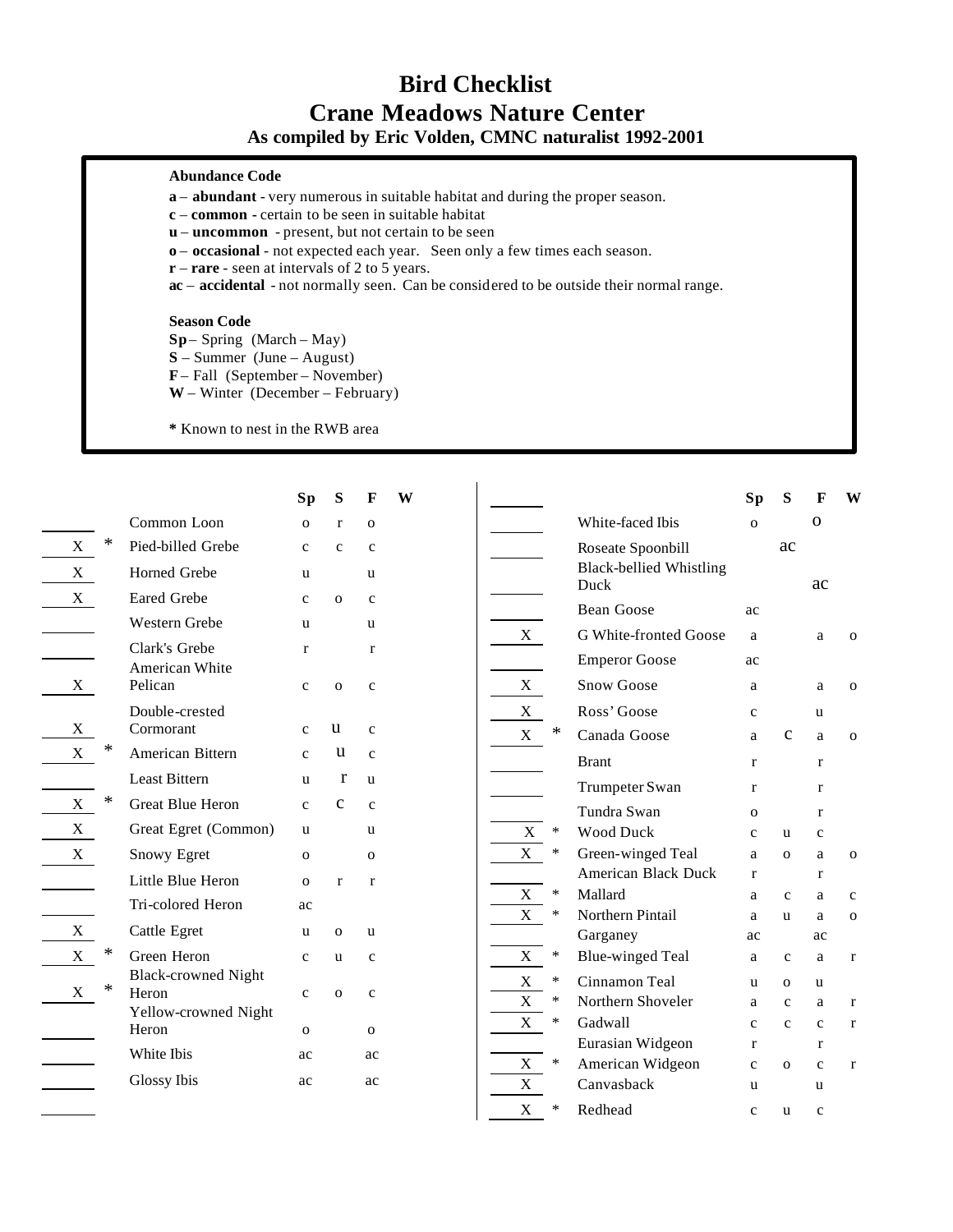| X |        | Ring-necked Duck                 | u            |             | u                |             |
|---|--------|----------------------------------|--------------|-------------|------------------|-------------|
|   |        | Greater Scaup                    | r            |             | r                |             |
| X |        | Lesser Scaup                     | a            |             | c                | r           |
|   |        | White-winged Scoter              | r            |             | r                |             |
|   |        |                                  |              |             |                  |             |
| X |        | Common Goldeneye                 | O            |             | 0                | r           |
|   |        | Barrow's Goldeneye               | r            |             | r                | r           |
| X |        | <b>Bufflehead</b>                | u            |             | u                |             |
| X |        | <b>Hooded Merganser</b>          | u            |             | u                |             |
| X | ∗      | Common Merganser<br>Red-breasted | O            |             | u                | o           |
| X | *      | Merganser                        | u            | u           | u                |             |
|   | *      | <b>Ruddy Duck</b>                | $\mathbf c$  |             |                  |             |
| X |        | Turkey Vulture                   |              | u           |                  |             |
| X |        | Osprey                           | o            |             | о                |             |
|   |        | Mississippi Kite                 | r            | r           |                  |             |
| X |        | White-winged Kite                |              | r           |                  |             |
| X | *      | <b>Bald Eagle</b>                | u            |             | u                | u           |
| X | *      | Northern Harrier                 | c            | $\mathbf c$ | $\mathbf c$      | u           |
| X |        | Sharp-shinned Hawk               | u            | u           | u                | u           |
| X |        | Cooper's Hawk                    | u            |             | u                | u           |
| X |        | Northern Goshawk                 | O            |             | O                | r           |
|   |        | <b>Broad-winged Hawk</b>         | O            |             |                  |             |
| X | ∗      | Swainson's Hawk                  | $\mathbf c$  | u           | u                |             |
| X | ∗      | Red-tailed Hawk                  | $\mathbf{C}$ | u           | $\mathbf c$      | u           |
| X | ∗      | Ferruginous Hawk                 | u            |             | u                | r           |
| X |        | Rough-legged Hawk                | u            |             | u                | c           |
| X |        | Golden Eagle                     | u            |             | u                | o           |
|   | *      |                                  |              |             |                  |             |
| X |        | American Kestrel                 | c            | $\mathbf C$ | $\mathbf c$      | $\mathbf c$ |
| X |        | Merlin                           | u            |             | u                | u           |
|   |        | Gyrfalcon                        |              |             |                  | r           |
| X |        | Peregrine Falcon                 | r            |             | r                | r           |
| X | ∗      | Prairie Falcon                   | o            |             | o                | u           |
| X | *      | Ring-necked Pheasant             | $\mathbf c$  | с           | $\mathbf c$      | $\mathbf c$ |
| X | ∗      | Greater Prairie Chicken          | u            | 0           | O                | u           |
| X | $\ast$ | Wild Turkey<br>Northern Bobwhite | u            | u           | u                | u           |
| X |        | <b>Yellow Rail</b>               | c            | c<br>r      | $\mathbf c$<br>r | $\mathbf c$ |
|   |        | King Rail                        | r            | r           |                  |             |
|   | ∗      | Virginia Rail                    | u            | u           | u                |             |
|   |        |                                  |              |             |                  |             |

|             | $\ast$ | Sora                                                 | $\mathbf c$ | $\mathbf c$ | c           |   |
|-------------|--------|------------------------------------------------------|-------------|-------------|-------------|---|
|             |        | Purple Gallinule                                     | ac          |             |             |   |
|             |        | Common Moorhen                                       | r           |             | r           |   |
| Х           | *      | American Coot                                        | a           | $\mathbf c$ | a           | O |
| X           |        | Sandhill Crane                                       | a           |             | c           |   |
|             |        | Common Crane                                         | ac          |             |             |   |
| X           |        | <b>Whooping Crane</b><br><b>Black-bellied Plover</b> | 0           |             | 0           |   |
|             |        | American Golden                                      | 0           |             | о           |   |
|             |        | Plover                                               | u           |             |             |   |
|             |        | <b>Snowy Plover</b>                                  | r           |             | r           |   |
| X           |        | Semipalmated Plover                                  | $\mathbf c$ |             | c           |   |
| X           | *      | Piping Plover                                        | O           | 0           | O           |   |
| X           | ∗      | Killdeer                                             | a           | $\mathbf c$ | a           | c |
|             |        | <b>Mountain Plover</b>                               | r           |             | r           |   |
|             |        | <b>Black-necked Stilt</b>                            | u           | r           | 0           |   |
| X           | ∗      | American Avocet                                      | u           | u           | u           |   |
| Χ           |        | <b>Greater Yellowlegs</b>                            | $\mathbf c$ |             | $\mathbf c$ |   |
| X           |        | <b>Lesser Yellowlegs</b>                             | $\mathbf c$ | u           | $\mathbf c$ |   |
| X           |        | Solitary Sandpiper                                   | $\mathbf c$ |             | $\mathbf c$ |   |
| Х           |        | Willet                                               | $\mathbf c$ |             | $\mathbf c$ |   |
| $\mathbf X$ | *      | Spotted Sandpiper                                    | $\mathbf c$ | c           | $\mathbf c$ |   |
| X           | *      | <b>Upland Sandpiper</b>                              | u           | u           | u           |   |
|             |        | Whimbrel                                             | $\mathbf r$ |             | r           |   |
|             |        | Long-billed Curlew                                   | u           | u           | u           |   |
| X           |        | Hudsonian Godwit                                     | $\mathbf c$ |             |             |   |
|             |        | Marbled Godwit                                       | u           |             | u           |   |
|             |        | <b>Ruddy Turnstone</b>                               | O           |             |             |   |
|             |        | Red Knot                                             | r           |             | r           |   |
|             |        | Sanderling                                           |             |             |             |   |
|             |        | Semipalmated                                         | $\mathbf o$ |             | O           |   |
| X           |        | Sandpiper                                            | $\mathbf c$ |             | $\mathbf c$ |   |
|             |        | Western Sandpiper                                    | u           | r           | u           |   |
| X           |        | Least Sandpiper                                      | c           |             | $\mathbf c$ |   |
|             |        | White-rumped                                         |             |             |             |   |
| X           |        | Sandpiper                                            | c           |             |             |   |
| X           |        | <b>Baird's Sandpiper</b>                             | $\mathbf c$ |             | $\mathbf c$ |   |
| X           |        | Pectoral Sandpiper                                   | a           |             | a           |   |
|             |        | Dunlin                                               | o           |             | о           |   |
|             |        | Curlew Sandpiper                                     |             | ac          |             |   |
|             |        | Stilt Sandpiper                                      | c           |             | c           |   |
|             | *      | Buff-breasted                                        |             |             |             |   |
|             |        | Sandpiper                                            | $\mathbf r$ |             |             |   |
|             |        | Ruff                                                 | r           |             | r           |   |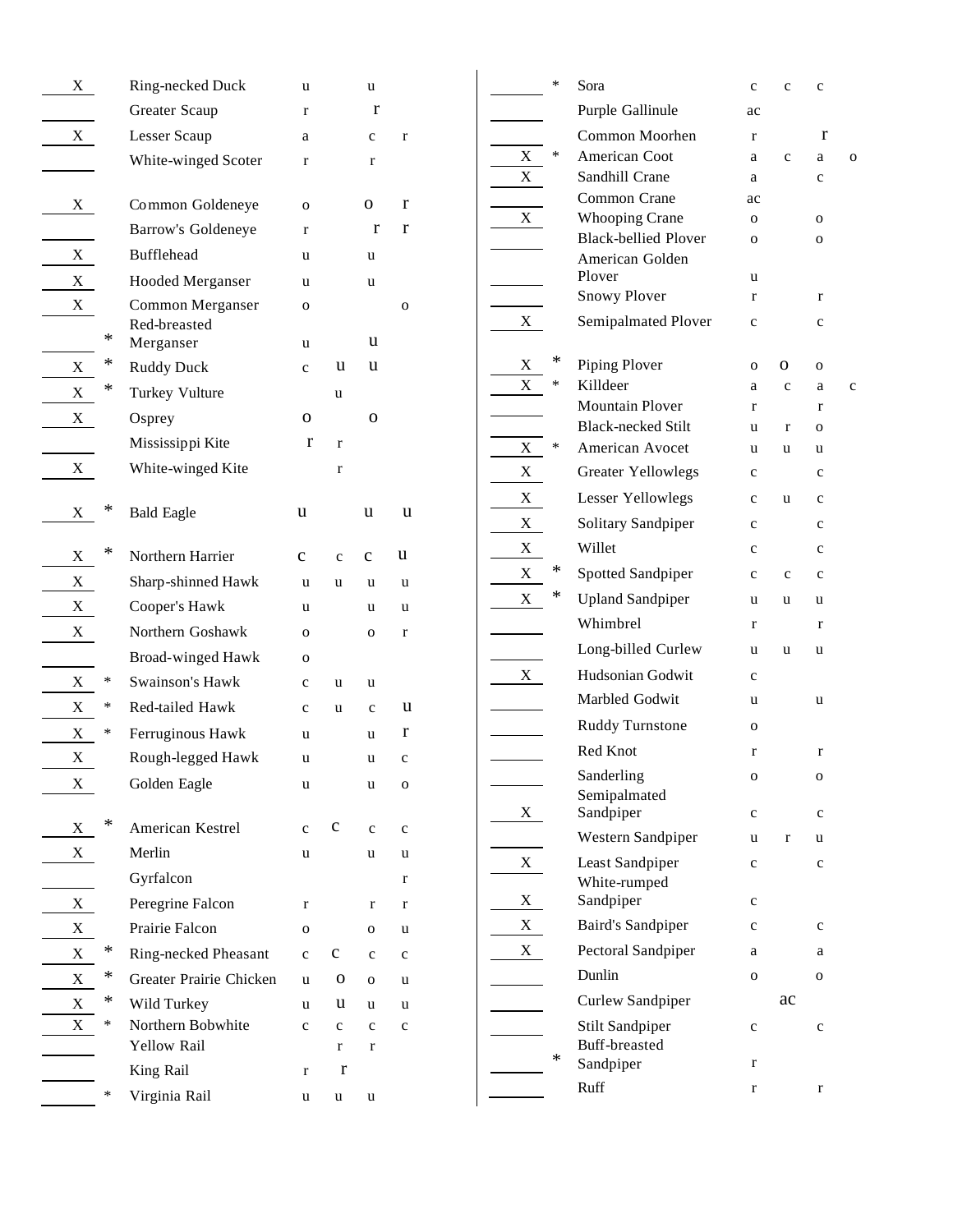| X           |        | Short-billed Dowitcher                        | u            |              | u            |             |
|-------------|--------|-----------------------------------------------|--------------|--------------|--------------|-------------|
| X           |        | Long-billed Dowitcher                         | $\mathbf c$  |              | c            |             |
| X           | *      | Wilson's Snipe                                | $\mathbf c$  | u            | $\mathbf c$  |             |
| Х           | *      | American Woodcock                             | $\Omega$     | r            | $\mathbf{o}$ |             |
| $\mathbf X$ | *      | Wilson's Phalarope                            | $\mathbf{c}$ | r            | $\mathbf{c}$ |             |
| X           |        | Red-necked Phalarope                          | u            |              | u            |             |
|             |        | Red Phalarope                                 |              |              | r            |             |
|             |        | Laughing Gull                                 | r            |              |              |             |
| X           |        | Franklin's Gull                               | a            | $\mathbf r$  | a            |             |
|             |        | Little Gull                                   |              |              | r            |             |
|             |        | Bonaparte's Gull                              | O            |              | $\mathbf{O}$ |             |
| X           |        | Ring-billed Gull                              | c            |              | u            | u           |
|             |        | California Gull                               |              |              | r            |             |
| X           |        | Herring Gull                                  | u            |              | u            | о           |
|             |        | Thayer's Gull<br>Lesser Black-backed<br>Gull  |              |              |              |             |
|             |        | <b>Glaucous Gull</b>                          |              |              |              |             |
|             |        | <b>Black-legged Kittiwake</b>                 |              |              |              |             |
|             |        | Caspian Tern                                  | u            |              | O            |             |
| X           |        | Common Tern                                   | u            |              |              |             |
| X           | ∗      | Forster's Tern                                | c            | u            | c            |             |
| X           | *      | Least Tern                                    | r            |              | r            |             |
| X           | ∗      | <b>Black Tern</b>                             | $\mathbf c$  | $\mathbf{C}$ | c            |             |
| X           | ∗      | <b>Rock Dove</b>                              | c            | c            | c            | c           |
|             | ∗<br>∗ | <b>Eurasian Collared Dove</b>                 | u            | u            | u            | u           |
| X           | ∗      | Mourning Dove<br><b>Black-billed Cuckoo</b>   | a<br>u       | a<br>u       | a<br>u       | a           |
| X           | *      | Yellow-billed Cuckoo                          | u            | u            | u            |             |
|             | $\ast$ | Barn Owl                                      | 0            | o            | о            | o           |
| Х           | ∗      | Eastern Screech-Owl                           | u            | u            | u            | u           |
| X           | ∗      | <b>Great Horned Owl</b>                       | c            | u            | $\mathbf c$  | u           |
|             |        | Snowy Owl                                     |              |              |              | O           |
|             | ∗      | <b>Burrowing Owl</b>                          | u            | u            | u            |             |
|             |        | <b>Barred Owl</b>                             | r            | $\mathbf r$  | r            | r           |
|             |        | Long-eared Owl                                | о            | O            | O            | 0           |
| X           | ∗      | Short-eared Owl                               | u            | u            | u            | u           |
| X           |        | <b>Boreal Owl</b><br>Northern Saw-whet<br>Owl |              |              | ac           | $\mathbf r$ |
| X           | ∗      | Common Nighthawk                              | c            | c            | $\mathbf c$  |             |
| X           | ∗      | Chimney Swift                                 | c            | $\mathbf c$  | $\mathbf c$  |             |
|             |        | Common Poorwill                               | r            |              | $\mathbf r$  |             |
| X           |        | Ruby-throated<br>Hummingbird                  | u            | O            | u            |             |

|   |        | Broad-tailed                         |             |             |             |             |
|---|--------|--------------------------------------|-------------|-------------|-------------|-------------|
|   |        | Hummingbird                          |             |             | ac          |             |
|   |        | Roufous Hummingbird                  |             |             | ac          |             |
| X | ∗      | <b>Belted Kingfisher</b>             | $\mathbf c$ | $\mathbf c$ | $\mathbf c$ | u           |
|   |        | Red-headed                           |             |             |             |             |
| X | ∗      | Woodpecker                           | $\mathbf c$ | $\mathbf c$ | $\mathbf c$ | O           |
| X | *      | Red-bellied                          |             |             |             |             |
|   |        | Woodpecker<br>Williamson's Sapsucker | $\mathbf c$ | $\mathbf c$ | $\mathbf c$ | $\mathbf c$ |
|   |        | Yellow-bellied                       | ac          |             |             |             |
| X |        | Sapsucker                            |             |             |             | O           |
| X | ∗      | Downy Woodpecker                     | c           | c           | $\mathbf c$ | c           |
| X | ∗      | Hairy Woodpecker                     | $\mathbf c$ | $\mathbf c$ | c           | c           |
| X | ∗      | Northern Flicker                     | $\mathbf c$ | $\mathbf c$ | $\mathbf c$ | $\mathbf c$ |
| X |        | Olive-sided Flycatcher               | u           |             | u           |             |
| X | ∗      | Eastern Wood Pewee                   | $\mathbf c$ | $\mathbf c$ | $\mathbf c$ |             |
|   |        | Yellow-bellied                       |             |             |             |             |
|   |        | Flycatcher                           | u           |             |             |             |
| X |        | Willow Flycatcher                    |             |             |             |             |
|   |        | Alder Flycatcher                     | u           |             |             |             |
| X | $\ast$ | Least Flycatcher                     | $\mathbf c$ | r           | $\mathbf c$ |             |
|   |        | <b>Hammond's Fltcatcher</b>          |             | ac          |             |             |
| X | ∗      | <b>Eastern Phoebe</b>                | $\mathbf c$ | u           | c           |             |
|   | ∗      | Say's Phoebe                         | $\mathbf c$ | c           | c           |             |
|   |        | <b>Great Crested</b>                 |             |             |             |             |
| X | *      | Flycatcher                           | $\mathbf c$ | 0           | $\mathbf c$ |             |
| X | ∗      | Western Kingbird                     | a           | a           | c           |             |
| X | ∗      | Eastern Kingbird                     | a           | a           | $\mathbf c$ |             |
|   |        | Scissor-tailed                       |             |             |             |             |
|   | ∗      | Flycatcher                           | r           | r           |             |             |
| Х | *      | Horned Lark                          | a           | c           | a           | a           |
| X | *      | <b>Purple Martin</b>                 | $\mathbf c$ | c           | c           |             |
| X | ∗      | <b>Tree Swallow</b>                  | $\mathbf c$ | 0           | $\mathbf c$ |             |
|   |        | Violet-green Swallow                 |             | r           | $\mathbf r$ |             |
|   |        | Rough-winged                         |             |             |             |             |
| X | $\ast$ | Swallow                              | $\mathbf c$ | $\mathbf c$ | $\mathbf c$ |             |
| X | ∗      | <b>Bank Swallow</b>                  | u           | u           | u           |             |
| X | ∗      | <b>Cliff Swallow</b>                 | с           | $\mathbf c$ | a           |             |
| X | ∗      | <b>Barn Swallow</b>                  | a           | a           | c           |             |
| X | ∗      | <b>Blue Jay</b>                      | c           | c           | c           | $\mathbf c$ |
| X | ∗      | <b>Black-billed Magpie</b>           | u           | u           | u           | O           |
| X | ∗      | American Crow                        | a           | с           | a           | a           |
|   |        | Black-capped                         |             |             |             |             |
| X | ∗      | Chickadee                            | c           | c           | $\mathbf c$ | c           |
|   |        | <b>Tufted Titmouse</b>               | O           |             | о           | O           |
|   |        | <b>Red-breasted Nuthatch</b>         |             |             | O           | O           |
|   |        | White-breasted                       |             |             |             |             |
| X | ∗      | Nuthatch                             | u           | u           | u           | u           |
| X |        | <b>Brown Creeper</b>                 | O           |             | O           | O           |
| X |        | Rock Wren                            |             |             | r           |             |
|   |        |                                      |             |             |             |             |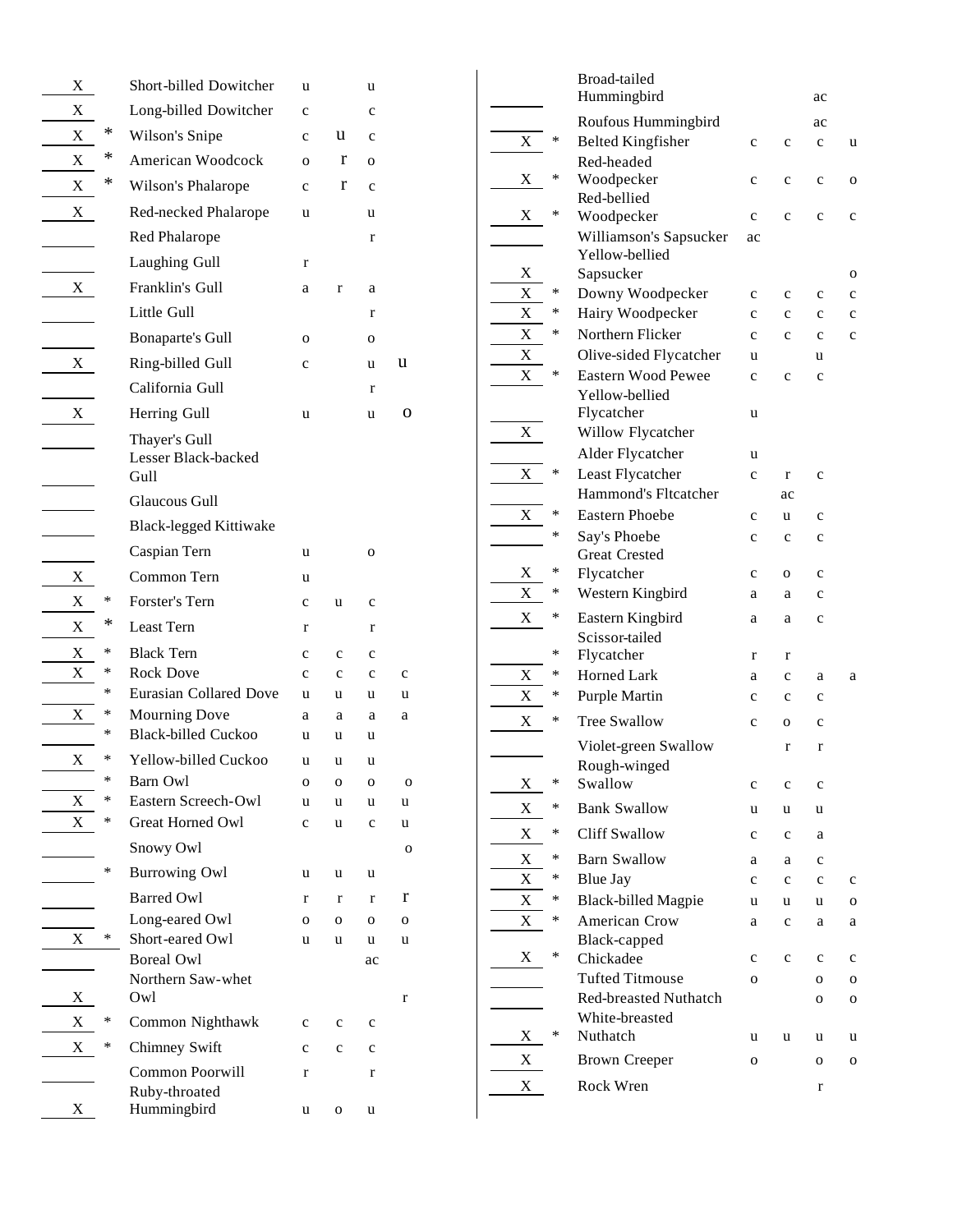| X      |        | Carolina Wren                                 |                  |                  | u           | u           |
|--------|--------|-----------------------------------------------|------------------|------------------|-------------|-------------|
|        |        | Bewick's Wren                                 | u                |                  |             |             |
| Х      | ∗      | House Wren                                    | c                | c                | c           |             |
|        |        | Winter Wren                                   |                  |                  | u           | u           |
| X      | ∗      | Sedge Wren                                    | u                | u                | u           |             |
|        | ∗      | Marsh Wren                                    | u                | u                | u           |             |
| X      |        | Golden-crowned                                |                  |                  |             | u           |
| X      |        | Kinglet<br>Ruby-crowned Kinglet               | $\mathbf c$<br>u |                  | c           |             |
| X      |        | <b>Blue-gray Gnatcatcher</b>                  | u                |                  | u<br>u      |             |
| X      | $\ast$ | Eastern Bluebird                              | u                | u                | u           | u           |
|        |        | Mountain Bluebird                             | u                |                  |             | u           |
| X      |        | Townsend's Solitaire                          | 0                |                  |             | 0           |
|        |        | Veery                                         | 0                |                  |             |             |
| X      |        | Gray-cheeked Thrush                           | u                |                  |             |             |
| X      |        | Swainson's Thrush                             | $\mathbf c$      |                  | О           |             |
|        |        | Hermit Thrush                                 | u                |                  | u           |             |
| X      |        | Wood Thrush                                   |                  | u                | u           |             |
|        |        |                                               | u                |                  |             |             |
| X      | *      | American Robin                                | a                | c                | а           | $\mathbf c$ |
|        |        | Varied Thrush                                 |                  |                  | ac          |             |
|        |        |                                               |                  |                  |             |             |
| X      | *      | Gray Catbird                                  | $\mathbf c$      | $\mathbf c$      | $\mathbf c$ |             |
|        | *      |                                               |                  |                  |             |             |
| X      |        | Northern Mockingbird                          | u                | u                | u           | u           |
| X      | *      | <b>Brown Thrasher</b>                         | $\mathbf{C}$     | $\mathbf c$      | $\mathbf c$ | r           |
|        |        | American Pipit                                | c                |                  | c           |             |
|        |        | Sprague's Pipit                               | r                |                  | r           |             |
|        |        |                                               |                  |                  |             |             |
|        |        | Bohemian Waxwing                              | 0                |                  | О           | O           |
| X      | *      | Cedar Waxwing                                 | $\mathbf c$      | u                | c           | u           |
| X      |        | Northern Shrike                               |                  |                  | u           | u           |
| X<br>X | ∗<br>∗ | Loggerhead Shrike<br><b>European Starling</b> | c                | u                | c           | c           |
| X      | ∗      | <b>Bell's Vireo</b>                           | a<br>c           | a<br>$\mathbf c$ | a<br>c      | a           |
|        |        | <b>Yellow-throated Vireo</b>                  |                  |                  |             |             |
| X      |        | Blue-headed Vireo                             | u<br>u           |                  | u           |             |
| X      | ∗      | Warbling Vireo                                | c                | $\mathbf c$      | с           |             |
|        |        | Philadelphia Vireo                            | u                |                  | u           |             |
|        |        |                                               |                  |                  |             |             |
|        | ∗      | Red-eyed Vireo                                | u                | 0                | u           |             |
|        |        | <b>Blue-winged Warbler</b>                    | r                |                  |             |             |
|        |        | Golden-winged Warbler                         | r                |                  |             |             |
|        |        |                                               |                  |                  |             |             |

| X           |   | Tennessee Warbler                                 | c            |              | c                |   |
|-------------|---|---------------------------------------------------|--------------|--------------|------------------|---|
| X           |   | Orange-crowned<br>Warbler                         | c            |              | $\mathbf c$      |   |
| $\mathbf X$ |   | Nashville Warbler                                 | u            |              | u                |   |
|             |   | Northern Parula                                   | r            |              | r                |   |
| X           | ∗ | <b>Yellow Warbler</b>                             | $\mathbf{c}$ | $\mathbf{C}$ | $\mathbf c$      |   |
|             |   | Chestnut-sided Warbler                            | r            |              |                  |   |
|             |   | Magnolia Warbler                                  | u            |              | r                |   |
|             |   | Cape May Warbler<br><b>Black-throated Blue</b>    | u            |              |                  |   |
|             |   | Warbler<br>Yellow-rumped                          | ac           |              |                  |   |
| X           |   | Warbler<br><b>Black-throated Green</b><br>Warbler | c<br>u       |              | $\mathbf c$<br>r |   |
|             |   | Blackburnian Warbler                              | u            |              | u                |   |
|             |   | Yellow-throated<br>Warbler                        | ac           |              |                  |   |
| X           |   | Pine Warble r                                     | r            |              |                  |   |
|             |   | Prairie Warbler                                   | r            |              | $\mathbf r$      |   |
| $X_{-}$     |   | Palm Warbler                                      | u            |              | r                |   |
|             |   | <b>Bay-breasted Warbler</b>                       | u            |              |                  |   |
| X           |   | <b>Blackpoll Warbler</b>                          | $\mathbf c$  |              | c                |   |
|             |   | Cerulean Warbler                                  | $\mathbf{o}$ |              | о                |   |
| Χ           |   | Black-and-white<br>Warbler                        | c            |              |                  |   |
| X           |   | American Redstart                                 | $\mathbf{C}$ | с            | $\mathbf c$      |   |
|             |   | Prothonotary Warbler                              | r            |              | r                |   |
|             |   | Worm-eating Warbler                               | r            |              |                  |   |
|             |   | Ovenbird                                          | u            |              | u                |   |
| X           |   | Northern Waterthrush                              | u            |              | u                |   |
|             |   | Louisiana Waterthrush                             | r            |              | r                |   |
|             |   | Kentucky Warbler                                  | r            |              |                  |   |
|             |   | <b>Connecticut Warbler</b>                        | r            |              |                  |   |
|             |   | Mourning Warbler                                  | u            | r            |                  |   |
|             |   | MacGillivray's Warbler                            | u            |              |                  |   |
| X           | ∗ | Common Yellowthroat                               | $\mathbf{c}$ | c            | $\mathbf c$      |   |
|             |   | Hooded Warbler                                    | r            |              | r                |   |
|             |   | Wilson's Warbler                                  | u            |              | u                |   |
|             |   | Canada Warbler                                    | $\mathbf{O}$ |              | 0                |   |
|             |   | <b>Yellow-breasted Chat</b>                       | $\mathbf{o}$ | r            | $\mathbf{O}$     |   |
| X           |   | <b>Summer Tanager</b>                             | r            | r            |                  |   |
| X           |   | Scarlet Tamager                                   | u            |              |                  |   |
|             |   | Western Tanager                                   | r            |              |                  |   |
| X           |   | Northern Cardinal                                 | c            | c            | c                | c |